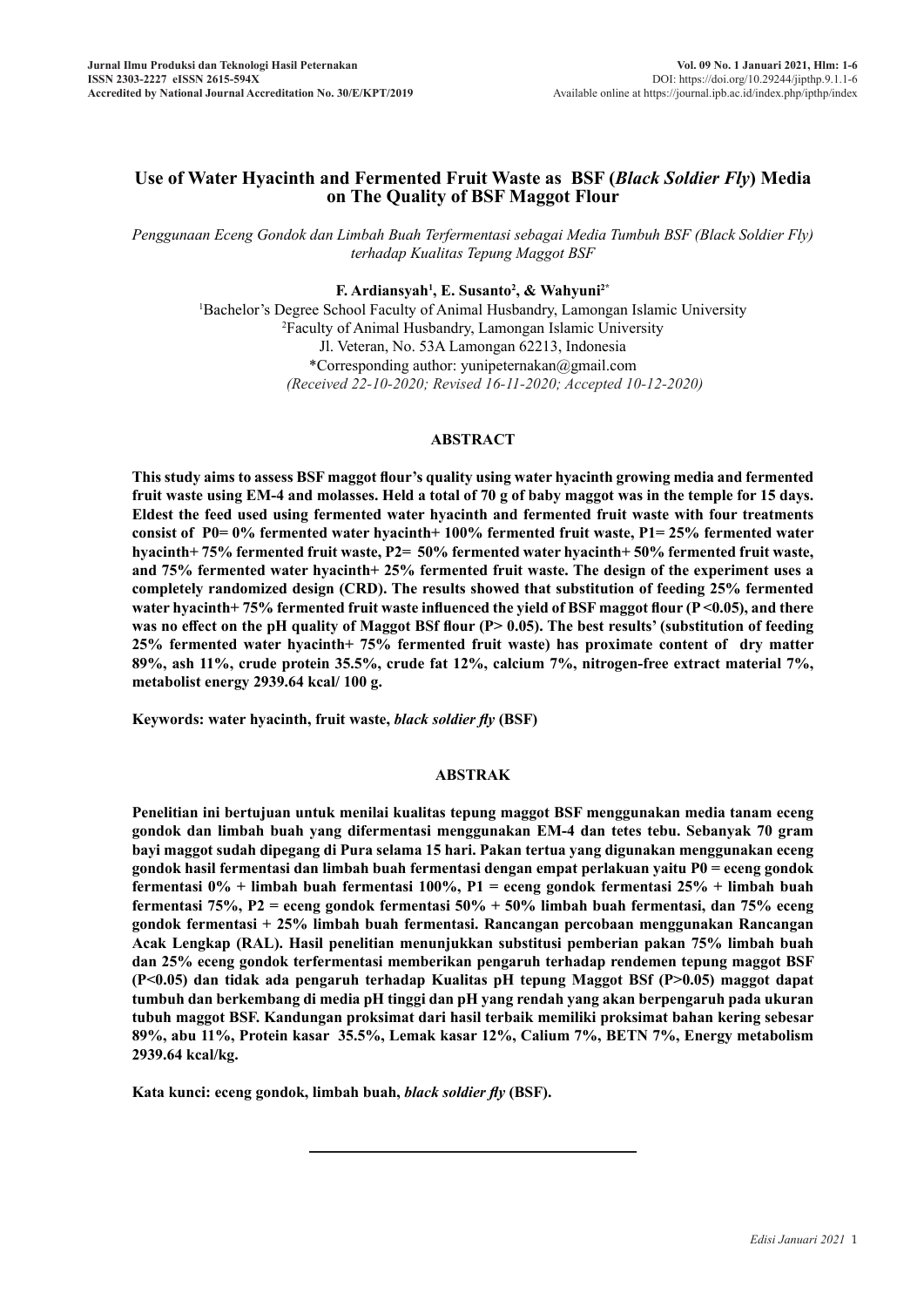### **INTRODUCTION**

Water hyacinth is a wild plant that lives in water, usually found in swamps. The growth of water hyacinths is so fast that it reaches 3% per day (Naji'ah and Nurul 2016). The growth rate of water hyacinth reaches 100% within two weeks (Ministry of Environment of the Republic of Indonesia 2014). The rapid growth of these plants causes flooding and disrupts irrigation channels. Therefore, the water hyacinth plant (*Eichornia crassipes*) needs control.

Water hyacinth is an aquatic plant that covers almost 85% of rivers and waters in Lamongan Regency (Naji'ah and Nurul 2016). In Lamongan District, water hyacinth were used as a handicraft and organic fertilizer to control water hyacinth growth. The low nutritional content of water hyacinths results in very low utilization of water hyacinth as animal feed. The provision of quality animal feed is one of the critical success factors in animal husbandry, namely 50-70% (Katayane *et al*. 2014).

Able to use water hyacinth waste as animal feed is a growing medium for Black Soldier Fly maggot cultivation. Maggot is another name for the black soldier fly larva or Black Soldier Fly. So far, BSF breeders use growing media by utilizing organic waste. Such as market waste, household waste, agricultural waste, and livestock manure. The use of BSF larvae as water hyacinth processing is a promising opportunity because it can use the harvested BSF larva as a source of protein for animal feed.

*Black Soldier Fly* (BSF) (*Hermetia illucens*, Diptera: Stratiomyidae), is one of the various livestock that has begun to cultivate Indonesia widely. These flies originate from South America and then spread to subtropical and tropical regions (Čičková *et al*. 2015). Indonesia's tropical climatic conditions are ideal for BSF cultivation.

BSF is also straightforward to develop and does not require special equipment. Not only that, but the BSF cycle is too swift. According to Tomberlin *et al*. (2002), BSF's life cycle from egg to adult fly lasts around 40-43 days, depending on environmental conditions and the feed media given.

BSF larvae are also rich in protein. The protein content in these larvae is relatively high, namely 44.26%, with a fat content reaching 29.65%. The values of amino acids, fatty acids, and minerals contained in the larvae are also not inferior to other protein sources, so BSF larvae are ideal raw materials that can make it as animal feed (Fahmi *et al*. 2007). A meal is essential to support the livestock industry's success and the most crucial essential requirement in this business activity, namely 50-70% (Katayane *et al.* 2014).

The ability of BSF to eat organic waste makes it widely used as a decomposer agent. According to Diener *et al.* (2011), BSF can digest organic waste by reducing organic matter by 65.5% to 78.9% per day from the amount of food it gets. The ability of BSF to process organic materials is supported by the BSF digestive system, which has a natural microbiome that helps the decomposition process of organic matter. BSF larvae also have antibacterial properties (Escherichia coli O15: H7, Salmonella enterica serovar

Enteritidis) and antivirals (enterovirus and adenovirus) (Wardhana 2016). According to Yu *et al*. (2011), BSF also has various symbiotic bacteria, including Bacillus sp., Bacillus sp., known to be useful as a plant pathogen control agent.

The protein content in BSF larvae was relatively high, reaching 44.26% with a fat content reaching 29.65%. So that BSF larvae are raw materials that can be as animal feed (Fahmi *et al*. 2007). The ability of BSF to process organic material is supported by cellulosic bacteria in the BSF digestive system to help convert organic waste such as fruit waste, vegetable waste, and livestock manure into fat and protein in its body biomass (Zheng *et al*. 2011).

So far, research has never been carried out on water hyacinth waste as a medium for growing BSF larvae. Opinion (Sari *et al.* 2017) Water hyacinth has 7.98% lignin, 27.71% cellulose. Meanwhile, rice straw contains 35.49% cellulose and 14.84% lignin (Pan *et al*. 2017).

The way to convert water hyacinth into animal feed that is easily digested and has high nutritional content for livestock is using fermentation technology in water hyacinth, according to (Nainggolan *et al*. 2018). Similar research uses fermentation technology conducted by Pamukas and Khasani (2010), fermentation of animal feed, and agricultural waste applied to ruminants. Fermentation technology carried out using microbes contained in the effectiveness of microorganisms (EM-4). EM-4 in the composting process can speed up composting by 3-5 days (Yuwono 2005).

EM-4 is a liquid containing 80 genus of fermentable microbes and can ferment organic matter effectively. EM-4 consists of 5 main groups: bacteria lactobacillus sp, photosynthetic, saccharomyces sp, actinomycetes sp, and fermented fungi (Yuwono 2005).

The large number of water hyacinths that have not been utilized as animal feed, necessary to research the effect of water hyacinth waste as a growing medium for BSF (*Black Soldier Fly*) on the quality of BSF maggot flour. It will be an observation on chemical characters which include proximate content, pH and physical characteristics. Consists of the yield value and density of BSF maggot flour.

#### **MATERIALS AND METHODS**

Conducted this research was on March 4, 2020 - April 6, 2020. Implemented by UPT. Agri Science Technopark, Lamongan Islamic University, Lamongan Regency. The materials needed in this study are 10 grams of black soldier fly eggs, seven-day-old black soldier fly larvae, 2 kg of hatchery media (511 chicken feed), water hyacinth that fermented on 7 days, 7 days fermented fruit waste, EM-4, Molasses, and water. The tool used is a plastic bucket with a diameter of 30 cm to place the baby maggot to be treated, a green net to separate the maggot from the media, a mini digital scale for weighing maggot, a bucket for the sieve media, a 30 cm x 80 cm Styrofoam box for fermentation of fruit waste and water hyacinth, blender for smoothing fruit waste, and a 100 mL measuring tube for measuring EM-4 and molasses administration.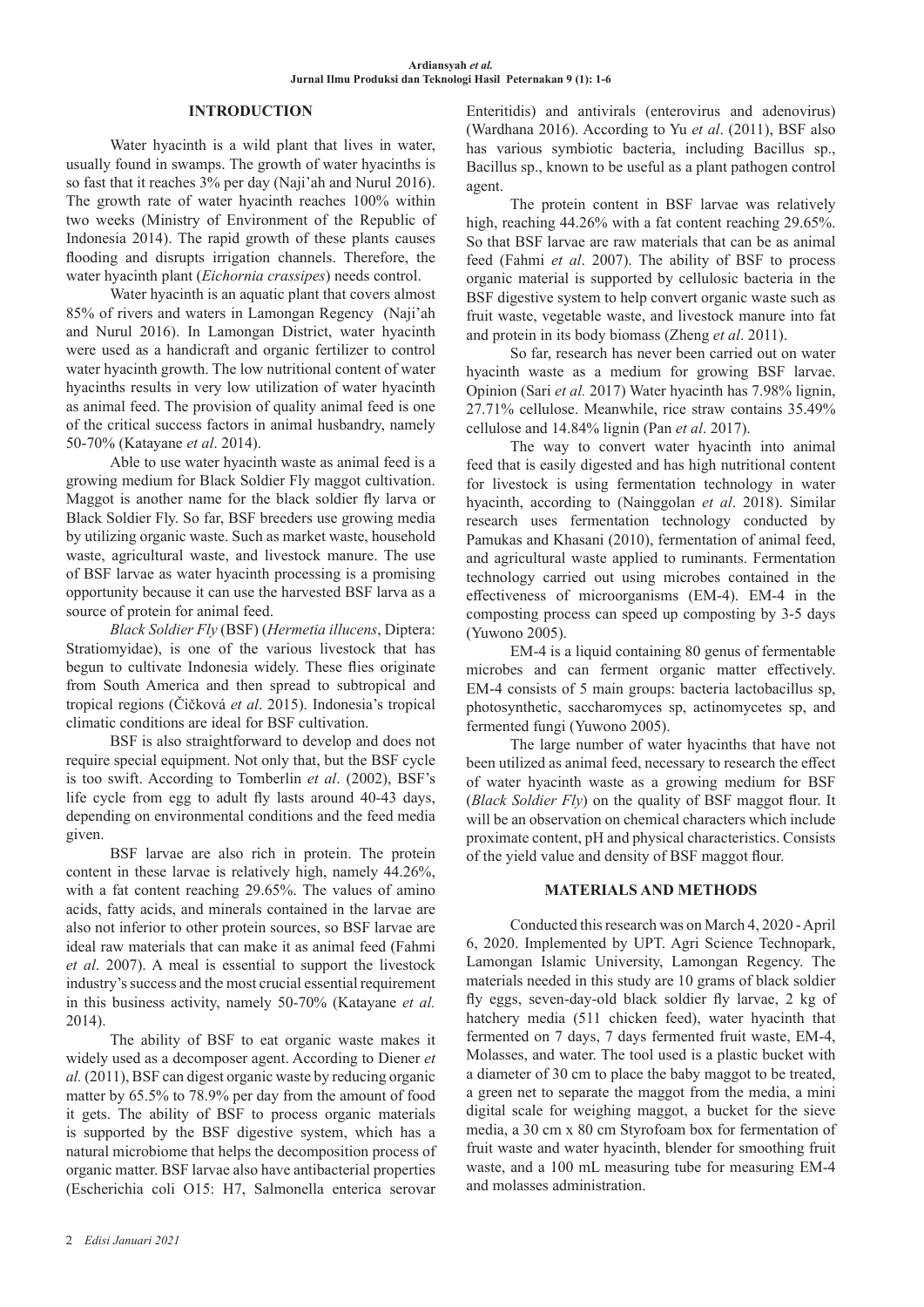There are steps before and during data recording. Measurement of body weight was carried out twice: before treatment and after treatment for seven days.

### **Making Planting Media**

The water hyacinth is then ground first using a grass chopper to make it smaller by 3 cm, then dried in the sun until the water content the reduced to 50%. After drying the water hyacinth, weigh it and give it the treatment, add EM-4 and Molasses, after mixing it, then put it in a teraphim box and close it tightly and let it stand for ten days.

## **Flour Making**

It was making BSF maggot flour done by killing/ turning off BSF maggot by soaking in 100 ºC hot water for 5 minutes, then drying under the sun with a temperature of 50 ºC for several days until dry, after drying the process then oven with a temperature of 50 **º**C for 12 hours so the water content the wholly lost. After that, the dry BSF maggot is ground until it is smooth and shaped like flour.

### **Chemical Characteristics**

Water Content Analysis, Oven Method (AOAC 2005), Ash Content Analysis (AOAC 2005), Protein Content Analysis, Kjeldahl Micro Method (AOAC 2005), the results of distillate titrated with 0.02 N HCL, and the endpoint of the titration marked by changing color yellow; Blank it also done the same way. Analysis of Fat Content, Soxhlet Method (AOAC 2005), Analysis of Fiber Content (Sudarmadji 2003). Dry matter analysis (Tilman 1999).

## **Physical Characteristics**

Kamba density (Singh *et al*. 2005). The material is put into a measuring cup and compacted until its volume reaches 100 mL. All materials from the measuring cup are removed and weighed. The density of material Kamba expressed in g / mL, yield (Hustiany 2005). The amount of gain is calculated based on the percentage by weight of BSF maggot flour divided by the BSF maggot weight used as BSF maggot flour, multiplied by one hundred percent. The yield determined by the formula:

Yield% = Weight of flour (g)  $\times$  100% BSF maggot weight

# **Data Analysis**

The collected data then tabulated using Microsoft Excel. Statistical analysis performed using ANOVA with the SPSS program. If there is a difference, the Duncan further test carried out. The treathments are consist of P0=0% fermented water hyacinth+ 100% fermented fruit waste, P1=25% fermented water hyacinth+ 75% fermented fruit waste, P2=50% fermented water hyacinth+ 50% fermented fruit waste, and 75% fermented water hyacinth+ 25% fermented fruit waste. The design of the experiment uses a completely randomized design (CRD).

# **RESULTS AND DISCUSSION**

### **The Effect of BSF Planting Media on the Yield of Maggot Flour**

From the observations of the yield of maggot flour using water hyacinth growing media and fruit can see waste in Table 1. Based on Table 1, it can see that the rendement of BSF maggot flour using fruit waste planting media and fermented water hyacinth using molasses and EM-4 has a significant effect (P<0.05). The highest rendement of maggot flour is in P1. The yield of maggot flour in P1 is 20.1%. The amount of gain in P1 the thought to be from a ration of 75% fruit waste and 25% water hyacinth, which contains the right nutrients so that BSF larvae can easily convert the media. This optimal maggot the growth obtained because of the elements of life necessities for larvae to fulfilled. Syahrizal (2014). While the lowest yield of BSF maggot flour at P3 was 18.18%, this thought to be from providing a ration of 25% fruit waste and 75% fermented water hyacinth containing nutrients, not by the needs of BSF maggot, so it is difficult to convert the media. The feed media quality will affect providing nutrition for larvae to breed (Katayane 2014).

| Table 1. Data on Randeman's Maggot Flour |  |
|------------------------------------------|--|
|------------------------------------------|--|

| Treatment              | Deuteronomy    | Gross<br>Weight | Dry<br>Weight | Randeman |  |
|------------------------|----------------|-----------------|---------------|----------|--|
| PO                     | 1              | 128.78          | 23.89         |          |  |
|                        |                |                 |               | 18.55    |  |
|                        | 2              | 127.45          | 23.27         | 18.25    |  |
|                        | 3              | 128.64          | 23.82         | 18.52    |  |
| Mean P <sub>0</sub>    |                | 128.32          | 23.66         | 18.43    |  |
| P <sub>1</sub>         | 1              | 191.53          | 39.09         | 20.41    |  |
|                        | $\overline{2}$ | 190.54          | 38.11         | 20.00    |  |
|                        | 3              | 190.03          | 37.26         | 19.61    |  |
| Mean P1                |                | 190.70          | 38.15         | 20.00    |  |
| P <sub>2</sub>         | 1              | 140.59          | 26.53         | 18.87    |  |
|                        | $\overline{2}$ | 140,86          | 26.09         | 18.52    |  |
|                        | 3              | 141.30          | 27.17         | 19.23    |  |
| Average P <sub>2</sub> |                | 140.91          | 79.78         | 56.62    |  |
| P <sub>3</sub>         | 1              | 123.83          | 22.64         | 18.28    |  |
|                        | 2              | 123.62          | 22.48         | 18.18    |  |
|                        | 3              | 123.43          | 22.32         | 18.08    |  |
| Mean P3                |                | 123.62          | 22.47         | 18.18    |  |

Note: above, it can see that the immersion of BSF maggot flour using fruit waste planting media and fermented water hyacinth using molasses and EM-4 has a significant effect ( $P$  <0.05). At P0, the wet weight is average128.32 gram, 23.67 gram dry weight, which yields 18.43% immersion. P1 wet weight 190.07 grams, dry weight 38.15 grams, which results in a 20.1% yield. P2 with a basic weight of 140.91 grams, dry weight of 26.52 grams, which yields 18.87%. P3 wet weight 123.62 grams, 22.47 grams dry weight, which results in an 18.18% yield.

According to Azir *et al.* (2017), the lowest maggot flour yield by giving 100% fish waste resulted in an alkaline weight of 494.08 and an immersion of 8.23. While the highest product of BSF maggot flour on the use of 50% fish waste media coupled with 50% coconut dregs resulted in an alkaline weight of 1,149.88 grams with a yield of 19.16%. Evidenced by differences in the outcome of research results with several researchers, fish waste media has a higher protein content than the type of feed that uses fermented water hyacinth and fruit waste.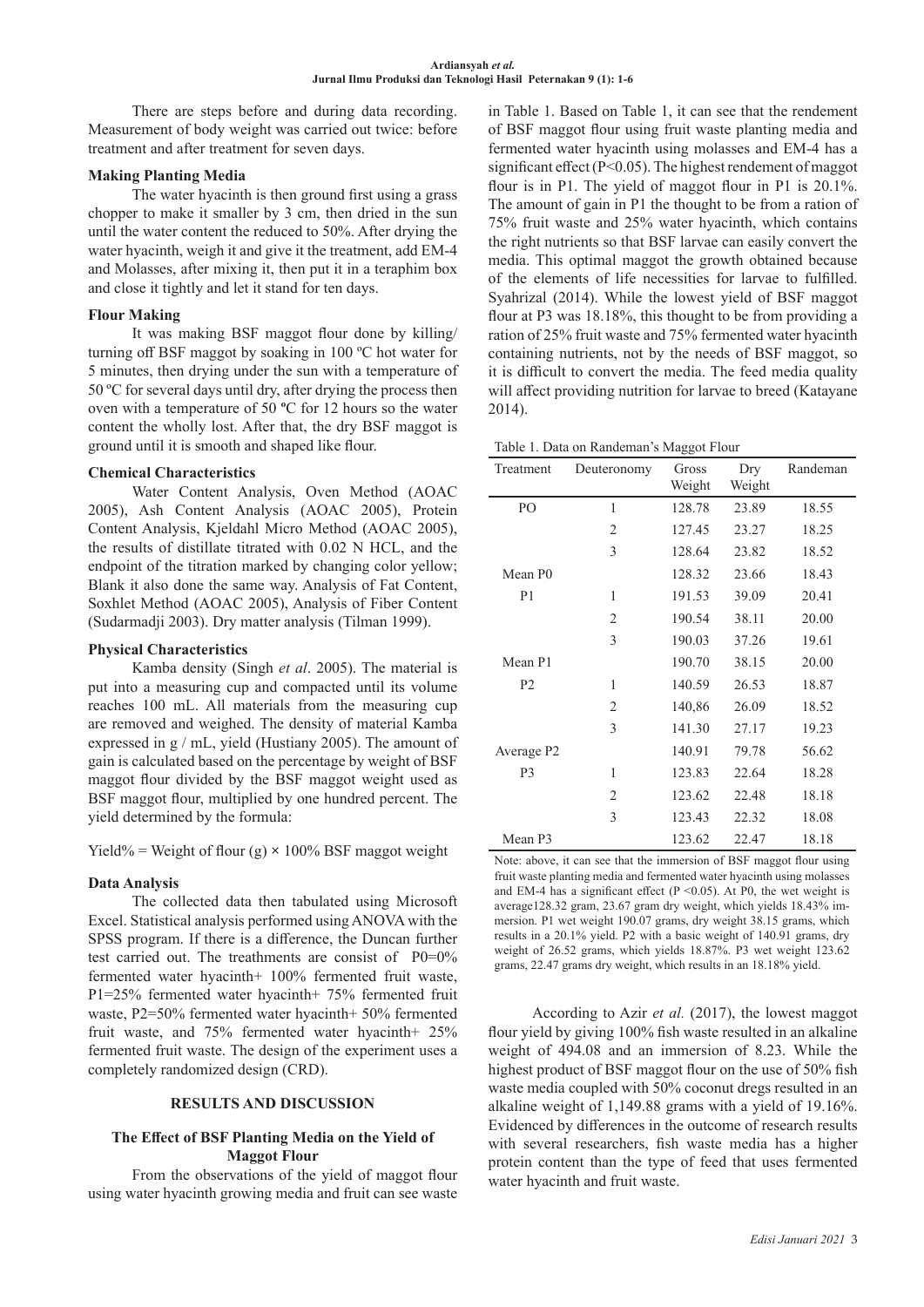### **pH Quality Maggot Flour**

The pH analysis is the degree of acidity used to express the acidity or alkalinity of a solution. The pH quality of maggot flour can see the results of research on BSF planting media's effect on the pH quality of maggot flour in Table 2.

|  | Table 2. Results of the Average Value of Maggot Flour pH Test |  |  |
|--|---------------------------------------------------------------|--|--|
|  |                                                               |  |  |

| Treatment      |      | Deuteronomy | Jumlah | Average |      |
|----------------|------|-------------|--------|---------|------|
|                |      |             | ς      |         |      |
| P <sub>0</sub> | 5.34 | 5.29        | 5.27   | 15.90   | 5.30 |
| P1             | 5.26 | 5.27        | 5.25   | 15.78   | 5.26 |
| P <sub>2</sub> | 5.27 | 5.26        | 5.29   | 15.82   | 5.27 |
| P3             | 5.26 | 5.29        | 5.31   | 15.86   | 5.28 |

Note: above shows that water hyacinth and fermented fruit waste were not significantly different (P> 0.05) in BSF maggot flour's pH quality. The pH of maggot flour in table 4.3 shows an average value that does not differ between P0, P1, P2, and P3, namely P0 5.3%, P1 5.28%, and 5.27, and P3 5.26%. There is no significant difference in the pH content of the maggot flour. It assumed that the media used does not affect the flour's pH, and the growth of maggot does not affect media that has a high pH or a low pH.

Table 2 shows that water hyacinth and fermented fruit waste were not significantly different (P>0.05) in BSF maggot flour's pH quality. The pH of maggot flour in Table 4.3 shows an average value that does not differ between P0, P1, P2, and P3, namely P0= 5.3, P1= 5.28, P2= 5.27, and P3= 5.26. There is no significant difference in maggot flour's pH content. It assumed that the media used does not affect the flour's pH, and the growth of maggot does not affect media that has a high pH or a low pH. Larvae of BSF can grow and develop in high pH and low pH media, which will affect the body size of the BSF maggot (Maneguz *et al.* 2018).

In pH test on fish meal. According to Sahril (2015), the pH content in a fish meal is 5.41 and can reduce by using an increase in acetic acid concentration to lower the pH of fish meal to a pH of 3.46. The pH content in maggot flour is the same as the pH content in acidic fish meal.

### **Maggot Flour Proximate Test**

Based on the results, BSF maggot flour's physical parameters from the yield characteristics and pH, the best quality obtained at P1, namely 75% fruit waste and 25% fermented water hyacinth. The best results then tested proximate. Can see the proximate test content of maggot flour in P1 treatment, which is harvested once with a harvesting age of 14 days, can be seen in Table 3. Based on Table 3 the proximate test results of BSF maggot flour showed that P1 treatment with 75% fruit waste and 25% fermented water hyacinth rations produced dry matter of 89%, ash 11%, crude protein 35.5%, crude fat 12%, Calcium 7 %, nitrogen- free extract nutrient 7%, Energy metabolism 2939.64 kcal/kg.

According to the proximate results conducted by Azir *et al.* (2017), obtained the highest maggot protein content was from giving the media that have hight content of protein like fish waste 50% + 50% bran, which produced a crude protein of 42.22%. The protein content of the medium is 43%. Rahmawati *et al.* (2010) also argued that the highest maggot nutrient content at the age of 15 days using oil palm cake media had dry matter content of 37.94%, crude protein 44.01 %, crude fat 19.61%, and ash 7.65%. The protein content of the medium is 46.11%. Subamia (2010) states that maggots have storage organs called trophocytes which function to store nutrient content found in the culture media that they eat.

The decrease in BSF maggot flour's nutritional content, which uses a planting medium of 25% water hyacinth and 75% fruit waste, is thought to be due to insufficient nutrition content. The protein content of water hyacinth only 11,5% (Ahmed 2012) and the protein content of fruit waste is only 1-17% (Jalaludin 2016). It is lower than fish waste and oil palm cake. The nutritional content contained in BSF maggot flour also decreases. Not only the lack of nutrients, but the water content in the media is also too high so that the high water content will only inhibit the growth of maggots, which will make the nutrient content of BSF maggots low. Hakim (2017) stated that the media's high water content caused larvae's difficulty reducing feed. As stated by Tran *et al.* (2014) noted that the water content of the press during larval cultivation must be low because the larvae cannot grow on the media when the water content is high. It also significantly affects the nutritional content of the BSF maggot.

### **Protein Content**

Based on Table 4, maggot flour's proximate test results show that the protein content in P3 contains a protein of 35.47%. Research conducted by Sheppard and Newton (2000) and Sogbesan, Ajuonu, Musa, and Adewole (2006) shows that maggot's protein content is relatively high. Maggot in dry form contains 41-42% crude protein.

According to Rahmawati's opinion *et al.* (2010), the highest maggot protein was 15 days, which contained

Table 3. Nutritional Content of Maggot Black Soldier Fly (BSF) Flour

| Tuolo 3. I warnional comoni of maggor Black Boldier 117 (BBI ) I four |                    |             |                                  |                             |                                |                   |                                          |                                |
|-----------------------------------------------------------------------|--------------------|-------------|----------------------------------|-----------------------------|--------------------------------|-------------------|------------------------------------------|--------------------------------|
| Treatment                                                             | <b>Test Result</b> |             |                                  |                             |                                |                   |                                          |                                |
|                                                                       | dry matter<br>(%)  | Ash $(\% )$ | crude protein<br>$\frac{(0)}{0}$ | crude fat<br>$\binom{0}{0}$ | crude fiber<br>$\frac{(0)}{0}$ | Calcium<br>$(\%)$ | nitrogen-free<br>extract material<br>(%) | metabolist energy<br>(Kcal/Kg) |
| P1                                                                    | 89                 |             | 35.5                             |                             |                                | 6.5               |                                          | 2939.64                        |

Note: the proximate test results of BSF maggot flour showed that P3 treatment with 75% fruit waste and 25% fermented water hyacinth rations produced dry matter of 89.%, Ash 11%, crude protei 35.5%, crude fat 12%, Calcium 7 %, nitrogen-free extract material 7%, metabolist energy 2939.64 kcal/kg.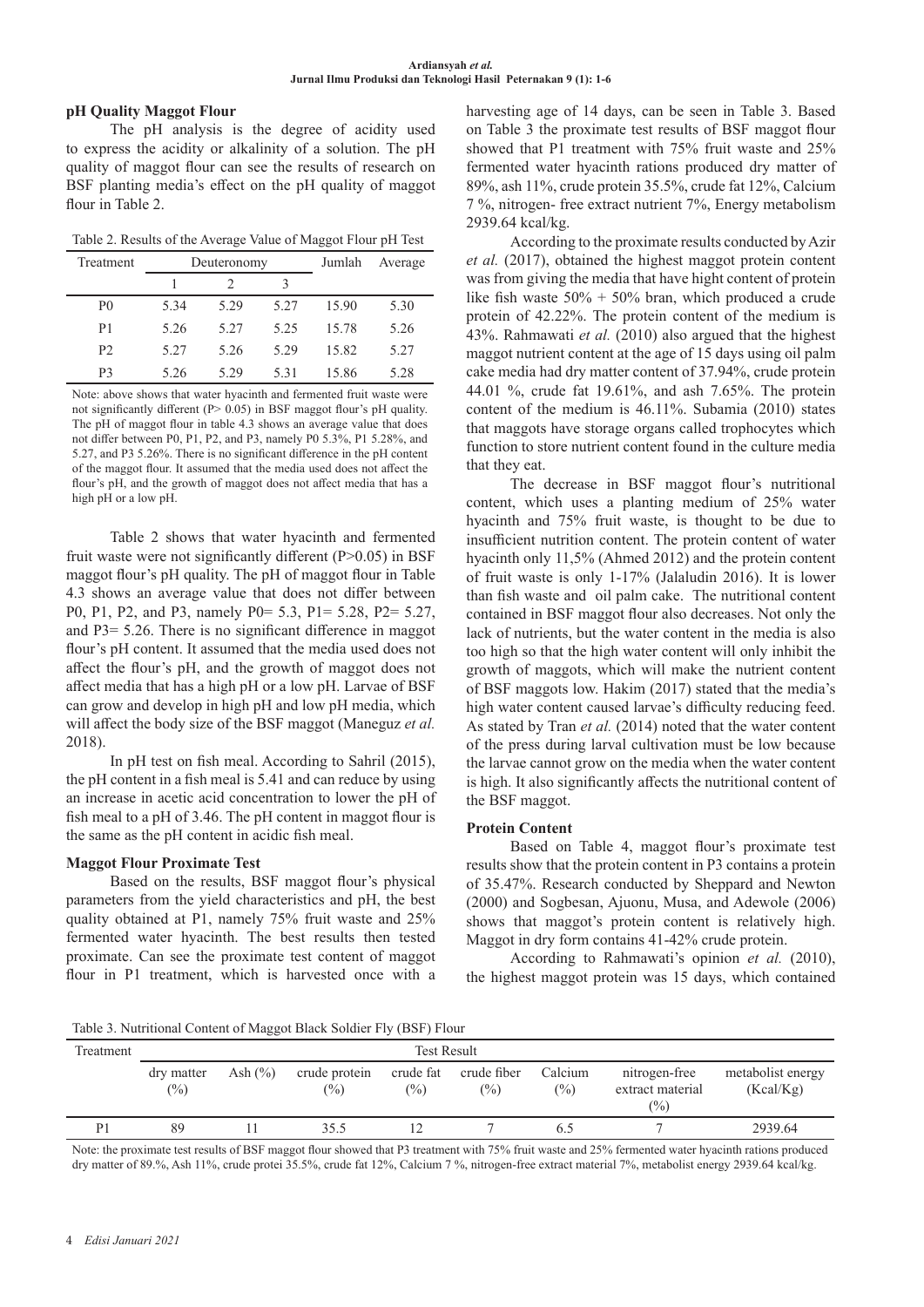44.01%. According to the proximate results conducted by Diener *et al*. (2009), the protein content of maggot (Hermetia illucens) using oil palm cake media contains 28.2 - 42.5% protein. The supporting factors for the amount of protein in the BSF maggot are the composition of the ingredients added to the maggot growing media in the form of fish waste added with vegetable waste materials bran and coconut dregs.

From the proximate test results conducted by Miskiyah *et al*. (2006), pure coconut dregs' protein content was 11.35%. Apart from the bran and coconut dregs, this research also used a mixing ingredient in vegetable waste. From the proximate test results conducted by Muktiani *et al*. (2007), the traditional market vegetable waste contains 12.64% crude protein. The amount of protein content in the P3 culture media is due to the mixing media in 75% fruit waste, which has a greater nutrient content than water hyacinth mixed media. It is because maggot can store the nutrient content contained in the culture media it eats. According to Subamia (2010), maggots have storage organs called trophocytes, which function to keep nutrient content found in the culture media they eat.

### **Fat Level**

Fat is a source of energy, apart from being a source of energy for fat and a medium for storing dissolved vitamins. From the proximate test results, the BSF P3 maggot fat content results were 12% Cicilia (2018) said that the crude fat content in BSF maggot was 17.11, while in BSF maggot flour was 34.36%. Raharjo (2016) argues that the BSF maggot fed tofu dregs are as much as 50%, and chicken manure 50% crude fat is 6.76%. The amount of fat content in BSF maggot flour renew by the media eaten by BSF maggot.

### **Ash Content**

Ash content is a mixture of components inorganic or mineral found in a foodstuff Kantun *et al*. (2015). From the proximate test results, the ash content in BSF P3 maggot flour was 11%. This result considers acceptable because the high level of ash in the material indicates its high mineral content (Utami *et al*. 2013).

### **The Effect of BSF Planting Media on the Density of Maggot Flour**

Based on the best quality results in P1, namely 25% fermented water hyacinth and 75% fruit waste. The best results are then in the density test. For the best results, maggot flour is put into a measuring cup and compacted until the volume reaches 100 ml. All maggot flour is removed from the measuring cup and removed and weighed. The density of material Kamba expressed in g / mL.

The analysis of the density of BSF Maggot flour, which a put into a 100 mL measuring tube, resulted in a flour weight of 45.8 g/mL. This value is still within the standard range of insect flour density. According to Jian (2019), the thickness of insect flour is less than 60%. The drying process only relies on sunlight and in the sun for three days. After undergoing the drying process, we will carry out the milling process after milling the maggot flour, and it will be in the sun again for 2-3 days so that it is perfectly dry. The drying process greatly affects the density results of Indrayani flour *et al*. (2013).

### **CONCLUSION**

Based on the results of the study, can be concluded that the media of fermented water hyacinth and fruit waste on the quality of BSF maggot flour affects the yield of BSF maggot flour and does not affect the pH of BSF maggot flour. Obtained the best results were at medium 25% fermented water hyacinth and 75% fruit waste with a yield of 20.1% with a proximate content of dry matter 89.%, ash 11%, crude protein 35.5%, crude fat 12%, calcium 7%, nitrogenfree extract material 7%, metabolist energy 2939.64 kcal/ 100 g, with the resulting density is less than 60% which is equal to 45.8 g/mL.

### **REFERENCES**

- **Fahmi, M. R., S. Hem, & I. W. Subamia.** 2007. Potential of maggot as a source of protein for fish feed. In: Technology Support to Improve Animal Food Products in the Context of Fulfilling Community Nutrition. Proceedings of the XXVII World Food Day National Seminar. Bogor (Indonesia): Puslitbangnak. p. 125- 130.
- **Frin.** 2017. Composition of black soldier fly prepupae and systematic approaches for extraction and fractionation of proteins, lipids, and chitin.
- **Katayane, A. F., F. R. Wolayan, & M. R. Imbar.** 2014. Production and protein content of maggot (Hermetia illucens) using different growing media. J Zootek. 34: 27-36.
- **Ministry of Environment of the Republic of Indonesia.**  2014. Lake saving movement (Germadan) Kerinci. Ministry of Environment.
- **Naji'ah, E. F. & B. Nurul.** 2016. Utilization of water hyacinth waste based on relation ship training in Kemlagi Lor Village, Turi District, Lamongan Regency. Journal of Management Science Research, Volume II No.2. June 2016.
- **Sari, E. S. Syamsiah, H. Sulistiyo, & M. Hidayat.**  2017. Water hyacinth biodelignification to increase degestibility in the Enzymatic Hydrolysis process. Reactors. 17(1): 53-58.
- **Supriyatna, A., & Ukit.** 2016. Screening and Isolation of Cellulolytic Bacteria from Gut of Black Soldier Flys Larva (Hermetiaillucens) Feeding with Rice Straw. Journal of Biology & Biology Education. Bioscience. 8(3): 314-320.
- **Supriyatna, A., & R. E. Putra.** 2017. Estimation of Growth of Black Soldier Fly Larvae (Hermetia illucens) and Usage of Fermented Rice Straw Feed with P. chrysosporium Fungi. Biodiversity Journal. 2(2): 159- 166.
- **Tomberlin, J. K., D. C. Sheppard, & J. A. Joyce.** 2002. Selected life history traits of Black Soldier Flies Diptera.